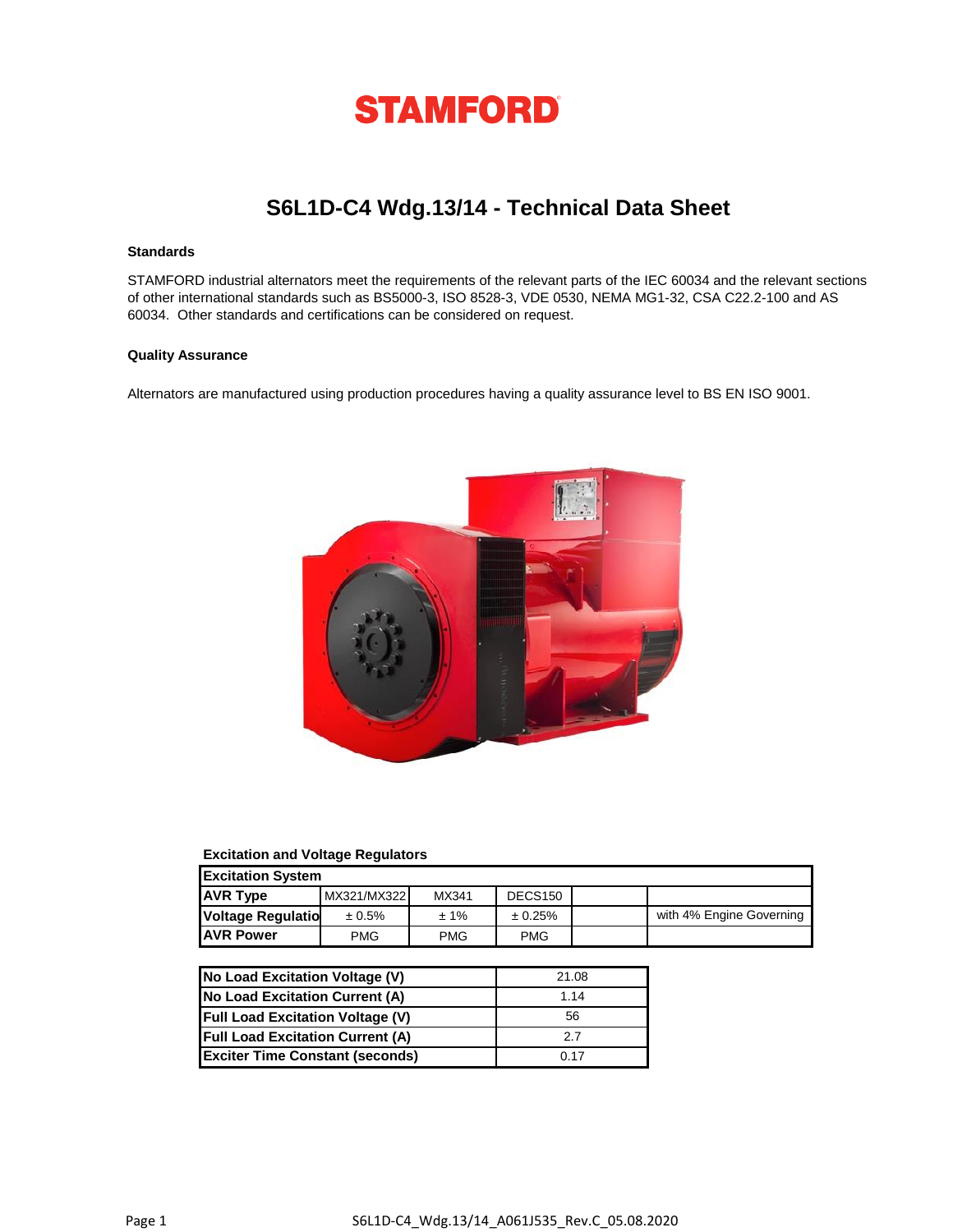

| <b>Electrical Data</b>                                             |                         |      |                                                                                         |                          |  |  |  |  |  |  |  |
|--------------------------------------------------------------------|-------------------------|------|-----------------------------------------------------------------------------------------|--------------------------|--|--|--|--|--|--|--|
| <b>Insulation System</b>                                           | н                       |      |                                                                                         |                          |  |  |  |  |  |  |  |
| <b>Stator Winding</b>                                              | Double Layer Concentric |      |                                                                                         |                          |  |  |  |  |  |  |  |
| <b>Winding Pitch</b>                                               | 2/3                     |      |                                                                                         |                          |  |  |  |  |  |  |  |
| <b>Winding Leads</b>                                               | 6/12                    |      |                                                                                         |                          |  |  |  |  |  |  |  |
| <b>Winding Number</b>                                              | 13/14                   |      |                                                                                         |                          |  |  |  |  |  |  |  |
| Number of Poles                                                    |                         | 4    |                                                                                         |                          |  |  |  |  |  |  |  |
| IP Rating                                                          |                         |      | IP <sub>23</sub>                                                                        |                          |  |  |  |  |  |  |  |
| <b>RFI Suppression</b>                                             |                         |      | BS EN 61000-6-2 & BS EN 61000-6-4, VDE 0875G, VDE 0875N.<br>Refer to factory for others |                          |  |  |  |  |  |  |  |
| <b>Waveform Distortion</b>                                         |                         |      | NO LOAD < 1.5% NON-DISTORTING BALANCED LINEAR LOAD < 5.0%                               |                          |  |  |  |  |  |  |  |
| <b>Short Circuit Ratio</b>                                         |                         |      | 1/Xd                                                                                    |                          |  |  |  |  |  |  |  |
| Steady State X/R Ratio                                             |                         |      | 18.57                                                                                   |                          |  |  |  |  |  |  |  |
|                                                                    |                         |      | 60 Hz                                                                                   |                          |  |  |  |  |  |  |  |
| Telephone Interference                                             |                         |      | <b>TIF&lt;50</b>                                                                        |                          |  |  |  |  |  |  |  |
| Cooling Air Flow                                                   |                         |      | $1.76$ m $\frac{3}{sec}$                                                                |                          |  |  |  |  |  |  |  |
| Voltage Series Star (V)                                            | 380                     | 400  | 416                                                                                     | $\overline{\phantom{a}}$ |  |  |  |  |  |  |  |
| Voltage Parallel Star (V)                                          | 190                     | 200  | 208                                                                                     |                          |  |  |  |  |  |  |  |
| Voltage Delta (V)                                                  | 220                     | 230  | 240                                                                                     | ÷.                       |  |  |  |  |  |  |  |
| kVA Base Rating (Class H) for<br>Reactance Values (kVA)            | 875                     | 875  | 875                                                                                     |                          |  |  |  |  |  |  |  |
| <b>Saturated Values in Per Unit at Base Ratings and Voltages</b>   |                         |      |                                                                                         |                          |  |  |  |  |  |  |  |
| Xd Dir. Axis Synchronous                                           | 1.40                    | 1.27 | 1.17                                                                                    |                          |  |  |  |  |  |  |  |
| X'd Dir. Axis Transient                                            | 0.16                    | 0.15 | 0.14                                                                                    |                          |  |  |  |  |  |  |  |
| X"d Dir. Axis Subtransient                                         | 0.14                    | 0.12 | 0.11                                                                                    | $\blacksquare$           |  |  |  |  |  |  |  |
| Xq Quad. Axis Reactance                                            | 1.75                    | 1.58 | 1.46                                                                                    |                          |  |  |  |  |  |  |  |
| X"q Quad. Axis Subtransient                                        | 0.28                    | 0.25 | 0.23                                                                                    | $\blacksquare$           |  |  |  |  |  |  |  |
| XL Stator Leakage Reactance                                        | 0.07                    | 0.06 | 0.06                                                                                    |                          |  |  |  |  |  |  |  |
| X2 Negative Sequence Reactance                                     | 0.05                    | 0.05 | 0.05                                                                                    |                          |  |  |  |  |  |  |  |
| X0 Zero Sequence Reactance                                         | 0.01                    | 0.01 | 0.01                                                                                    |                          |  |  |  |  |  |  |  |
| <b>Unsaturated Values in Per Unit at Base Ratings and Voltages</b> |                         |      |                                                                                         |                          |  |  |  |  |  |  |  |
| Xd Dir. Axis Synchronous                                           | 1.69                    | 1.52 | 1.41                                                                                    | ä,                       |  |  |  |  |  |  |  |
| X'd Dir. Axis Transient                                            | 0.19                    | 0.17 | 0.16                                                                                    |                          |  |  |  |  |  |  |  |
| X"d Dir. Axis Subtransient                                         | 0.16                    | 0.14 | 0.13                                                                                    |                          |  |  |  |  |  |  |  |
| Xq Quad. Axis Reactance                                            | 1.80                    | 1.63 | 1.51                                                                                    | $\overline{\phantom{a}}$ |  |  |  |  |  |  |  |
| X"q Quad. Axis Subtransient                                        | 0.34                    | 0.30 | 0.28                                                                                    | $\overline{a}$           |  |  |  |  |  |  |  |
| XL Stator Leakage Reactance                                        | 0.08                    | 0.07 | 0.06                                                                                    | $\blacksquare$           |  |  |  |  |  |  |  |
| XIr Rotor Leakage Reactance                                        | 0.08                    | 0.07 | 0.07                                                                                    | $\overline{a}$           |  |  |  |  |  |  |  |
| X2 Negative Sequence Reactance                                     | 0.06                    | 0.06 | 0.05                                                                                    |                          |  |  |  |  |  |  |  |
| X0 Zero Sequence Reactance                                         | 0.01                    | 0.01 | 0.01                                                                                    |                          |  |  |  |  |  |  |  |

\* Parallel Star connection only available with 12 leads winding option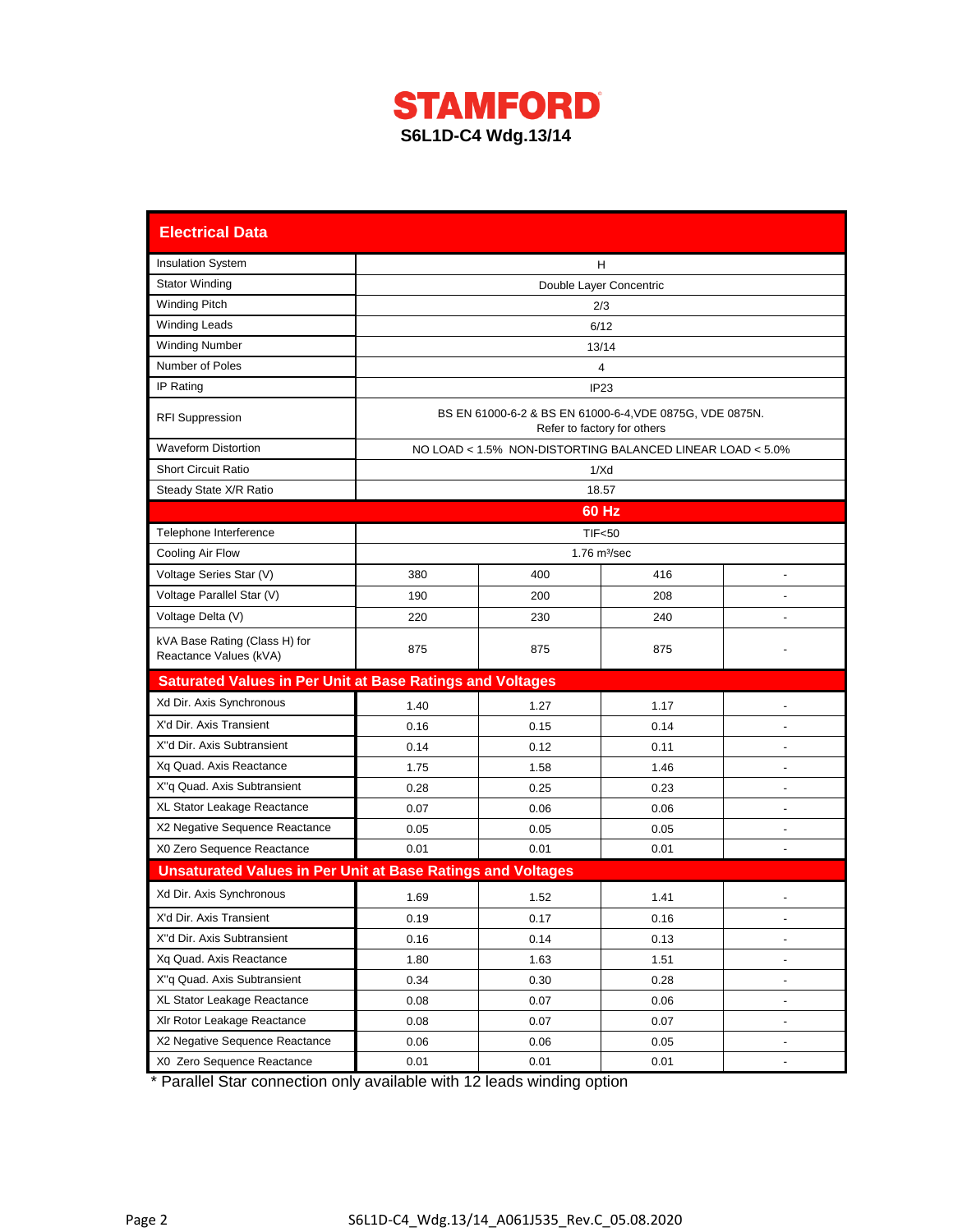

| <b>Time Constants (Seconds)</b>                                   |                                    |                                                                                                                                                                                  |  |  |  |  |  |  |
|-------------------------------------------------------------------|------------------------------------|----------------------------------------------------------------------------------------------------------------------------------------------------------------------------------|--|--|--|--|--|--|
| T'd Transient Time Const.                                         |                                    | 0.089                                                                                                                                                                            |  |  |  |  |  |  |
| T"d Sub-Transient Time Const.                                     |                                    | 0.022                                                                                                                                                                            |  |  |  |  |  |  |
| T'do O.C. Field Time Const.                                       |                                    | 3.321                                                                                                                                                                            |  |  |  |  |  |  |
| Ta Armature Time Const.                                           | 0.025                              |                                                                                                                                                                                  |  |  |  |  |  |  |
| T"q Sub-Transient Time Const.                                     |                                    | 0.0095                                                                                                                                                                           |  |  |  |  |  |  |
| Resistances in Ohms ( $\Omega$ ) at 22 <sup>°</sup> C             |                                    |                                                                                                                                                                                  |  |  |  |  |  |  |
| Stator Winding Resistance (Ra),<br>per phase for series connected | 0.00200                            |                                                                                                                                                                                  |  |  |  |  |  |  |
| Rotor Winding Resistance (Rf)                                     |                                    | 1.63                                                                                                                                                                             |  |  |  |  |  |  |
| <b>Exciter Stator Winding Resistance</b>                          |                                    | 18.47                                                                                                                                                                            |  |  |  |  |  |  |
| Exciter Rotor Winding Resistance per<br>phase                     |                                    | 0.095                                                                                                                                                                            |  |  |  |  |  |  |
| PMG Phase Resistance (Rpmg) per<br>phase                          |                                    | 1.91                                                                                                                                                                             |  |  |  |  |  |  |
| Positive Sequence Resistance (R1)                                 |                                    | 0.0025                                                                                                                                                                           |  |  |  |  |  |  |
| Negative Sequence Resistance (R2)                                 | 0.0029                             |                                                                                                                                                                                  |  |  |  |  |  |  |
| Zero Sequence Resistance (R0)                                     | 0.0025                             |                                                                                                                                                                                  |  |  |  |  |  |  |
| <b>Saturation Factors</b>                                         | 416V                               |                                                                                                                                                                                  |  |  |  |  |  |  |
| SG1.0                                                             | 1.132                              |                                                                                                                                                                                  |  |  |  |  |  |  |
| SG1.2                                                             | 4.11                               |                                                                                                                                                                                  |  |  |  |  |  |  |
| <b>Mechanical Data</b>                                            |                                    |                                                                                                                                                                                  |  |  |  |  |  |  |
| Shaft and Keys                                                    |                                    | All alternator rotors are dynamically balanced to better than ISO 21940-11 Grade 2.5 for<br>minimum vibration in operation. Two bearing generators are balanced with a half key. |  |  |  |  |  |  |
|                                                                   | 1 Bearing                          | 2 Bearing                                                                                                                                                                        |  |  |  |  |  |  |
| <b>SAE Adaptor</b>                                                | SAE <sub>0</sub> ,1                | SAE <sub>0.1</sub>                                                                                                                                                               |  |  |  |  |  |  |
| Moment of Inertia                                                 | 16.455 kgm <sup>2</sup>            | 15.93 kgm <sup>2</sup>                                                                                                                                                           |  |  |  |  |  |  |
| Weight Wound Stator                                               | 803kg                              | 803kg                                                                                                                                                                            |  |  |  |  |  |  |
| Weight Wound Rotor                                                | 721kg                              | 679kg                                                                                                                                                                            |  |  |  |  |  |  |
| Weight Complete Alternator                                        | 1897kg                             | 1970kg                                                                                                                                                                           |  |  |  |  |  |  |
| Shipping weight in a Crate                                        | 1940kg                             | 2013kg                                                                                                                                                                           |  |  |  |  |  |  |
| Packing Crate Size                                                | 160x105x153(cm)<br>160x105x153(cm) |                                                                                                                                                                                  |  |  |  |  |  |  |
| Maximum Over Speed                                                |                                    | 2250 RPM for two minutes                                                                                                                                                         |  |  |  |  |  |  |
| Bearing Drive End                                                 |                                    | <b>BALL 6224</b>                                                                                                                                                                 |  |  |  |  |  |  |
| Bearing Non-Drive End                                             | <b>BALL 6317</b>                   | <b>BALL 6317</b>                                                                                                                                                                 |  |  |  |  |  |  |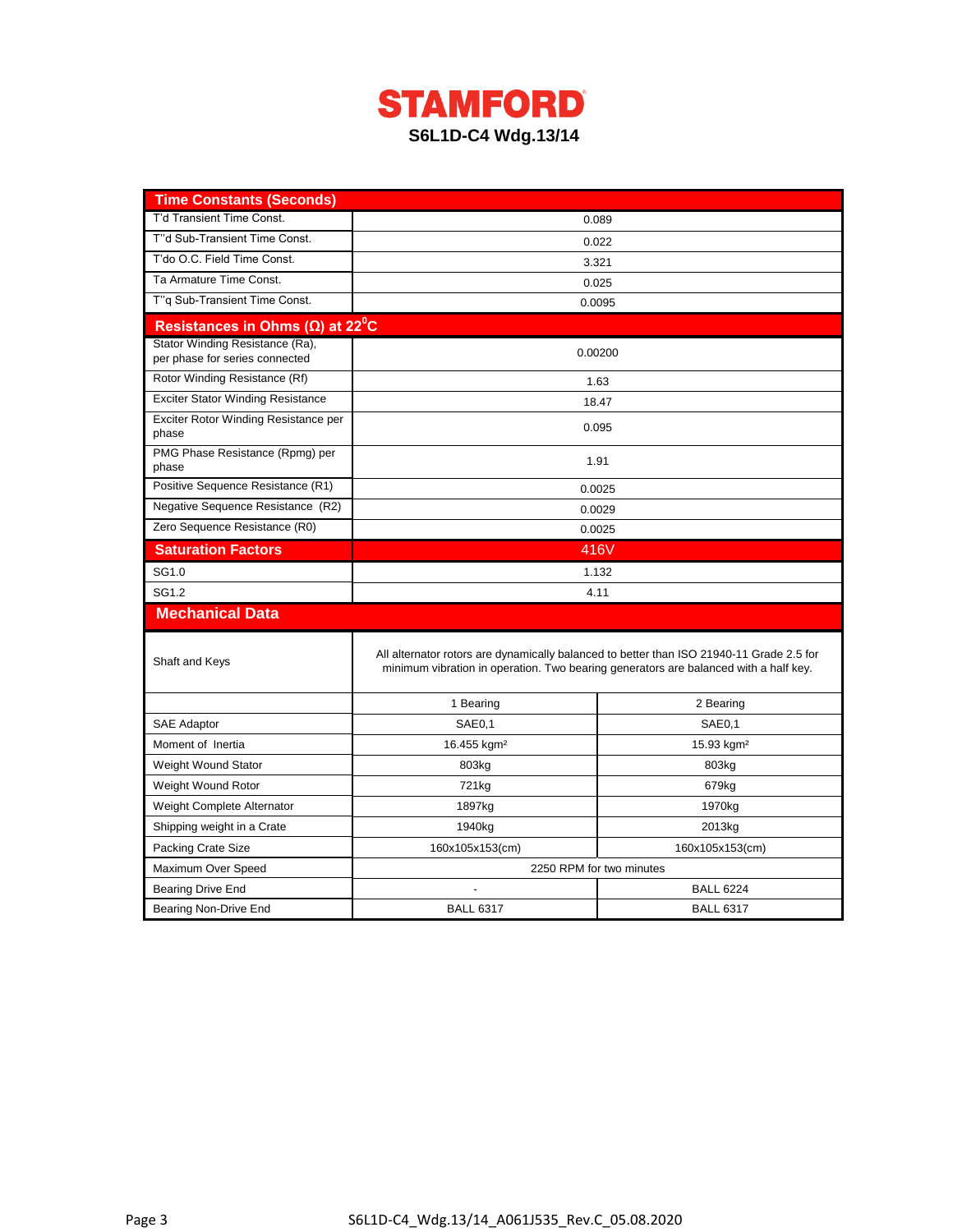

## **THREE PHASE EFFICIENCY CURVES**







**60Hz**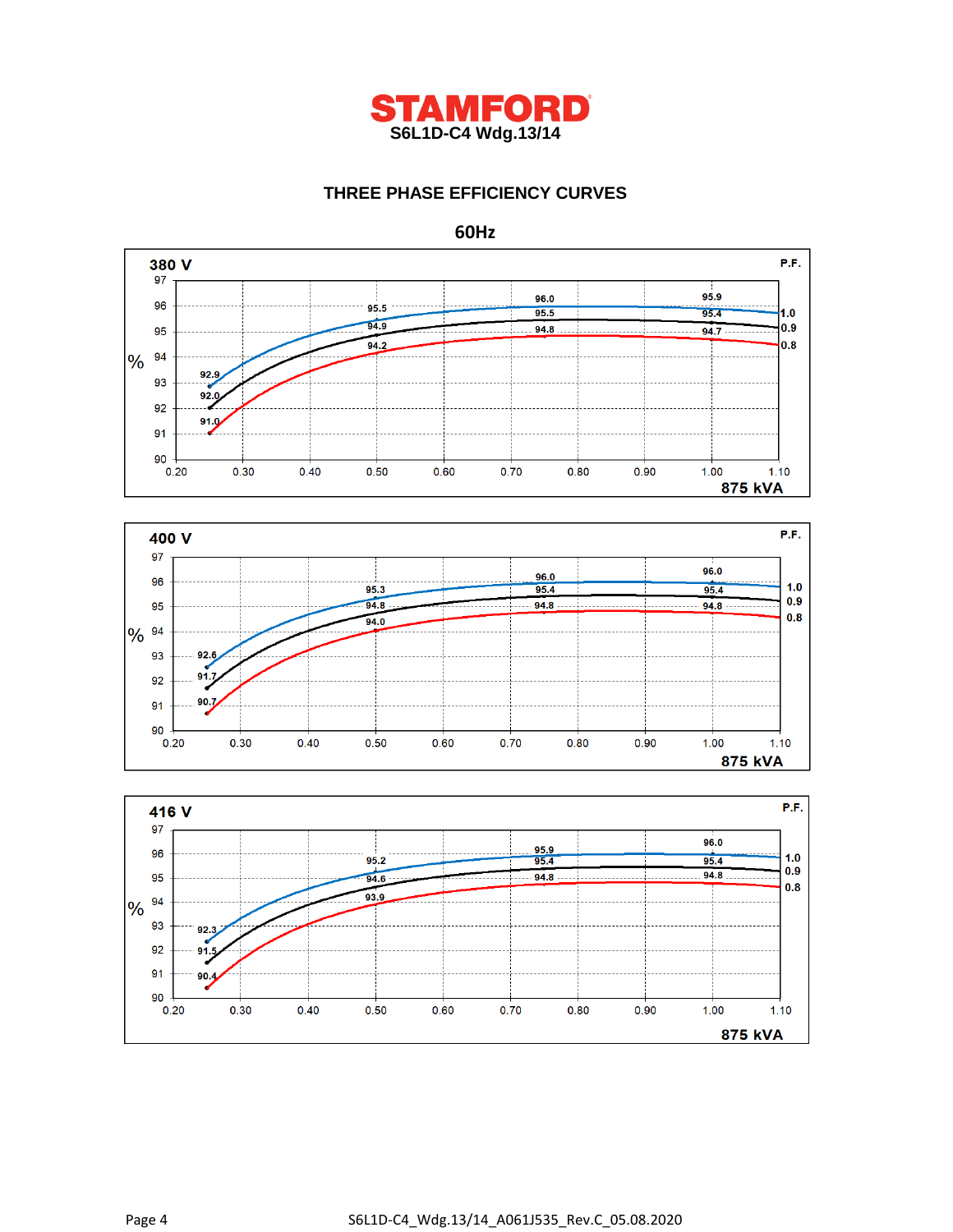



|            | <b>Transient Voltage Dip Scaling Factor</b> | <b>Transient Voltage Rise Scaling Factor</b> |                       |  |  |  |  |
|------------|---------------------------------------------|----------------------------------------------|-----------------------|--|--|--|--|
| Lagging PF | <b>Scaling Factor</b>                       | Lagging PF                                   | <b>Scaling Factor</b> |  |  |  |  |
| $\leq$ 0.4 | 1.00                                        | $\leq 0.4$                                   | 1.25                  |  |  |  |  |
| 0.5        | 0.95                                        | 0.5                                          | 1.20                  |  |  |  |  |
| 0.6        | 0.90                                        | 0.6                                          | 1.15                  |  |  |  |  |
| 0.7        | 0.86                                        | 0.7                                          | 1.10                  |  |  |  |  |
| 0.8        | 0.83                                        | > 0.7                                        | 1.00                  |  |  |  |  |
| 0.9        | 0.75                                        |                                              |                       |  |  |  |  |
| 0.95       | 0.70                                        |                                              |                       |  |  |  |  |
|            | 0.65                                        |                                              |                       |  |  |  |  |

**Note: To determine % Transient Voltage Dip or Voltage Rise at various PF, multiply the % Voltage Dip from the curve directly by the Scaling Factor.**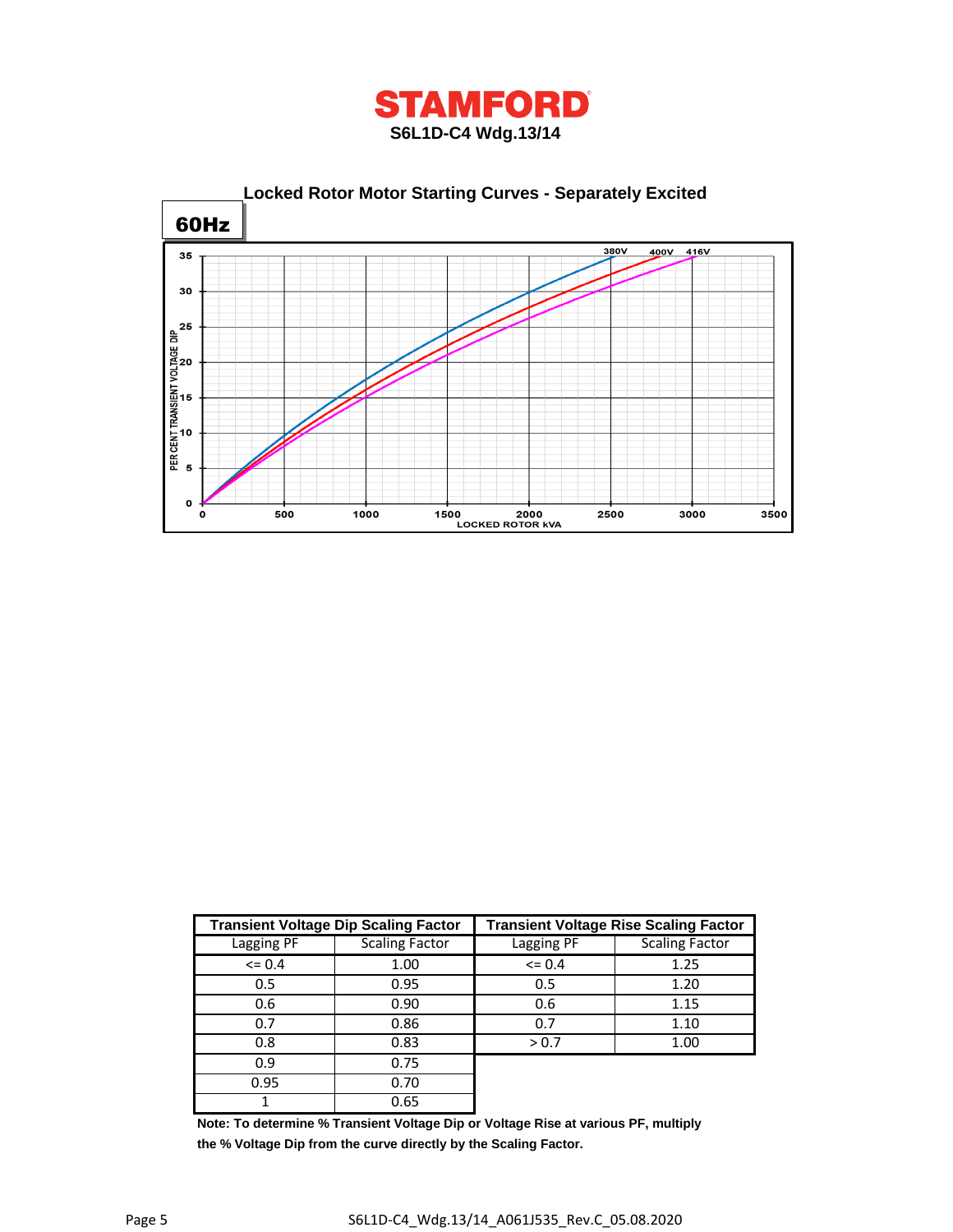

 **Three-phase Short Circuit Decrement Curve - Separately Excited**



Sustained Short Circuit = 4726 Amps

#### **Note 1**

The following multiplication factors should be used to adjust the values from curve between time 0.001 seconds and the minimum current point in respect of nominal operating voltage :

|         | 50Hz   | 60Hz    |          |  |  |  |  |
|---------|--------|---------|----------|--|--|--|--|
| Voltage | Factor | Voltage | Factor   |  |  |  |  |
|         |        | 380V    | $X$ 1.00 |  |  |  |  |
|         |        | 400V    | $X$ 1.05 |  |  |  |  |
|         |        | 416V    | X 1.09   |  |  |  |  |
|         |        |         |          |  |  |  |  |

The sustained current value is constant irrespective of voltage level

If MX322 or digital AVR is used, the sustained shortcircuit current value is to be multiplied by a factor of 1.1.

#### **Note 2**

The following multiplication factor should be used to convert the values calculated in accordance with NOTE 1 to those applicable to the various types of short circuit :

|                          |                          |               |          |                         |          | 2-phase L-L 1-phase L-N |        |
|--------------------------|--------------------------|---------------|----------|-------------------------|----------|-------------------------|--------|
| 60Hz<br>50Hz             |                          | Instantaneous | $x$ 1.00 | x 0.87                  | x 1.30   |                         |        |
| Voltage                  | Factor                   | Voltage       | Factor   | <b>Minimum</b>          | $x$ 1.00 | x 1.80                  | x3.20  |
| $\overline{\phantom{0}}$ | $\overline{\phantom{0}}$ | 380V          | X 1.00   | Sustained               | $x$ 1.00 | $x$ 1.50                | x 2.50 |
| $\overline{\phantom{0}}$ | $\overline{\phantom{a}}$ | 400V          | X 1.05   | Max. sustained duration | 10 sec.  | 5 sec.                  | 2 sec. |

All other times are unchanged **Note 3**

Curves are drawn for Star connections under no-load excitation at rated speeds. For other connection (where applicable) the following multipliers should be applied to current values as shown :

Parallel Star = Curve current value X 2

Series Delta = Curve current value X 1.732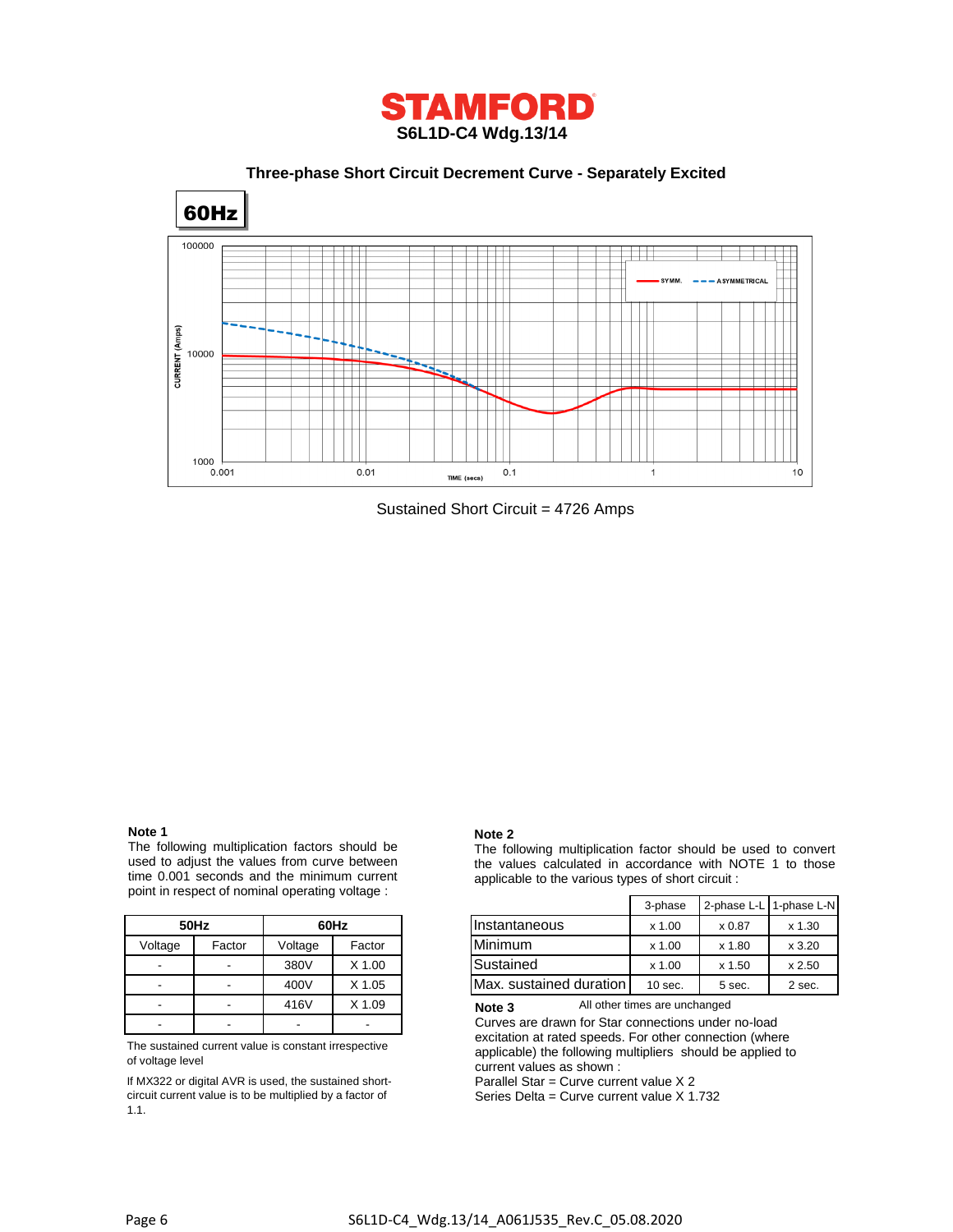

# **Typical Alternator Operating Charts**



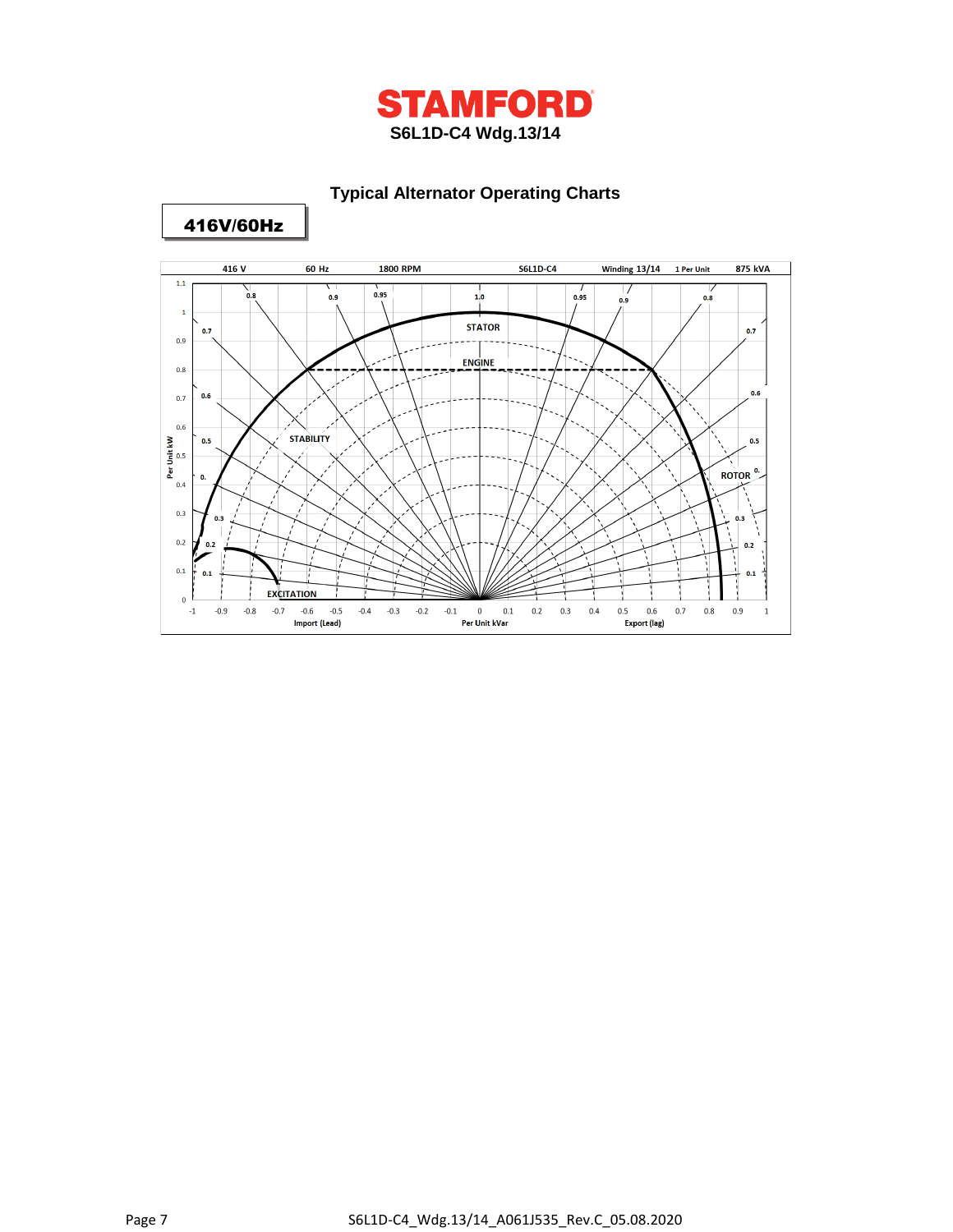

## **RATINGS AT 0.8 POWER FACTOR**

| Class - Temp Rise |                   | Standby - 163/27°C |      |      |     | Standby - 150/40°C |      |      | Cont. H - 125/40°C |      |      |      | Cont. F - 105/40°C |      |      |      |     |
|-------------------|-------------------|--------------------|------|------|-----|--------------------|------|------|--------------------|------|------|------|--------------------|------|------|------|-----|
|                   | Star $(V)$        | N/A                |      | N/A  |     |                    | N/A  |      |                    | N/A  |      |      |                    |      |      |      |     |
| 50                | Parallel Star (V) |                    | N/A  |      | N/A |                    |      | N/A  |                    |      | N/A  |      |                    |      |      |      |     |
| Hz                | Delta (V)         |                    |      | N/A  |     | N/A                |      |      | N/A                |      |      | N/A  |                    |      |      |      |     |
|                   | kVA               |                    |      | N/A  |     | N/A                |      |      | N/A                |      |      | N/A  |                    |      |      |      |     |
|                   | kW                |                    | N/A  |      | N/A |                    |      | N/A  |                    |      | N/A  |      |                    |      |      |      |     |
|                   | Efficiency (%)    |                    | N/A  |      | N/A |                    |      | N/A  |                    |      | N/A  |      |                    |      |      |      |     |
|                   | kW Input          |                    |      | N/A  |     | N/A                |      |      | N/A                |      |      | N/A  |                    |      |      |      |     |
|                   |                   |                    |      |      |     |                    |      |      |                    |      |      |      |                    |      |      |      |     |
|                   | Star (V)          | 380                | 400  | 416  | N/A | 380                | 400  | 416  | N/A                | 380  | 400  | 416  | N/A                | 380  | 400  | 416  | N/A |
| 60                | Parallel Star (V) | 190                | 200  | 208  | N/A | 190                | 200  | 208  | N/A                | 190  | 200  | 208  | N/A                | 190  | 200  | 208  | N/A |
| Hz                | Delta (V)         | 220                | 230  | 240  | N/A | 220                | 230  | 240  | N/A                | 220  | 230  | 240  | N/A                | 220  | 230  | 240  | N/A |
|                   | kVA               | 950                | 950  | 950  | N/A | 913                | 913  | 913  | N/A                | 875  | 875  | 875  | N/A                | 813  | 813  | 813  | N/A |
|                   | kW                | 760                | 760  | 760  | N/A | 730                | 730  | 730  | N/A                | 700  | 700  | 700  | N/A                | 650  | 650  | 650  | N/A |
|                   | Efficiency (%)    | 94.5               | 94.6 | 94.7 | N/A | 94.6               | 94.7 | 94.7 | N/A                | 94.7 | 94.8 | 94.8 | N/A                | 94.8 | 94.8 | 94.8 | N/A |
|                   | kW Input          | 804                | 803  | 803  | N/A | 772                | 771  | 771  | N/A                | 739  | 739  | 738  | N/A                | 686  | 686  | 686  | N/A |

**\* Parallel Star connection only available with 12 leads winding option**

#### **De-rates**

All values tabulated above are subject to the following reductions:

- 5% when air inlet filters are fitted
- 3% for every 500 meters by which the operating altitude exceeds 1000 meters above mean sea level
- 3% for every 5°C by which the operational ambient temperature exceeds 40°C @ Class H temperature rise (please refer to applications for ambient temperature de-rates at other temperature rise classes)
- For any other operating conditions impacting the cooling circuit please refer to applications

Note: Requirement for operating in an ambient exceeding 60°C and altitude exceeding 4000 meters (for <690V) or 1500 meters (for >690V) must be referred to applications.

### **Dimensional and Torsional Drawing**

For dimensional and torsional information please refer to the alternator General Arrangement and rotor drawings available on our website (http://stamford-avk.com/)

**Note:** Continuous development of our products means that the information contained in our data sheets can change without notice, and specifications should always be confirmed with Cummins Generator Technologies prior to purchase.